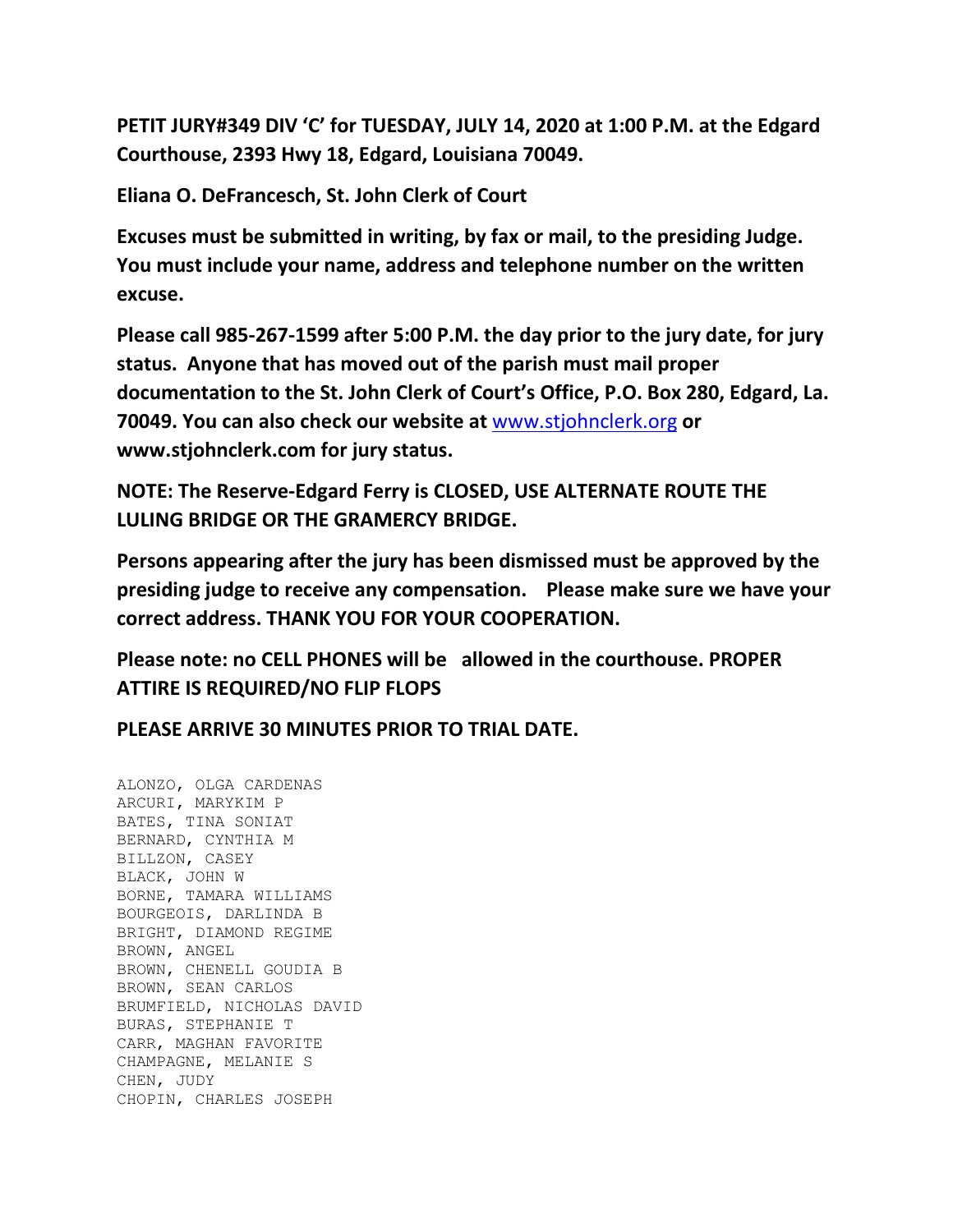CLAIBORNE, ANNABELL COTTAGE, YVETTE CUMMINS, AMANDA DANIELLE DAVIS, DAMIEN RAMON DOLIVE, MADISON FRANCIS DOMZALSKI, KATHLEEN JOYCE DONALDSON, GLORIA MAY DUHE, AMBER FALYNN EDWARDS, RONALD PAUL EVANS, TROY CHRISTOPHER FOREST, RAMSEY W FRANK, LEROY J SR FRANKLIN JR, EDDIE GAUDET, TRINATA B GAUTHIER, SHARONNE L GIBBS, IAN GROSS, STAUIC JEWELL GROWS, ANGELA THERESA HARDING, D'MONTAE LEVI DA'JAU HUGHES-MORRIS, DAWN JACKSON JR, DWIGHT DAVID JONES, DEBRA JOSEPH, ASHTON TOURA JOSEPH, ASIA NICOLE JOSEPH, KEITH S JOSEPH JR, AVERY P KERLEC, LLOYD FRANCIS LEGER, CHRISTINA ANN LEWIS, CARMEN GORDON LEWIS, DEAN MICHAEL MANSON, FREDRICK MCLEAN III, JOHN V MEADOUX, RANDI LYN MORGAN, SHUNTHA B PERKINS, LOGAN HAROLD PETETANT, JOSHUA PAUL PIDGEON, JOHN DEMOND PIERCE, ESTHER LEWIS POLK JR, BRIAN KINDELL PORTER, BRANDON RANDLE, ROSE M REID, THERESA ROBINET, ANTOINETTE E ROUSSEL, JEANETTE SCOTT, JIZETTE MONTRISE SINGLETON JR, HERBERT SMITH, SANDRA J SOILEAU, GENEVIEVE C TEMPLET, TERRILYN REYES VARISTE, MIGUEL C VICKNAIR, JANE S WAITS, JODIE WALLACE, DEVONTE JOSEPH